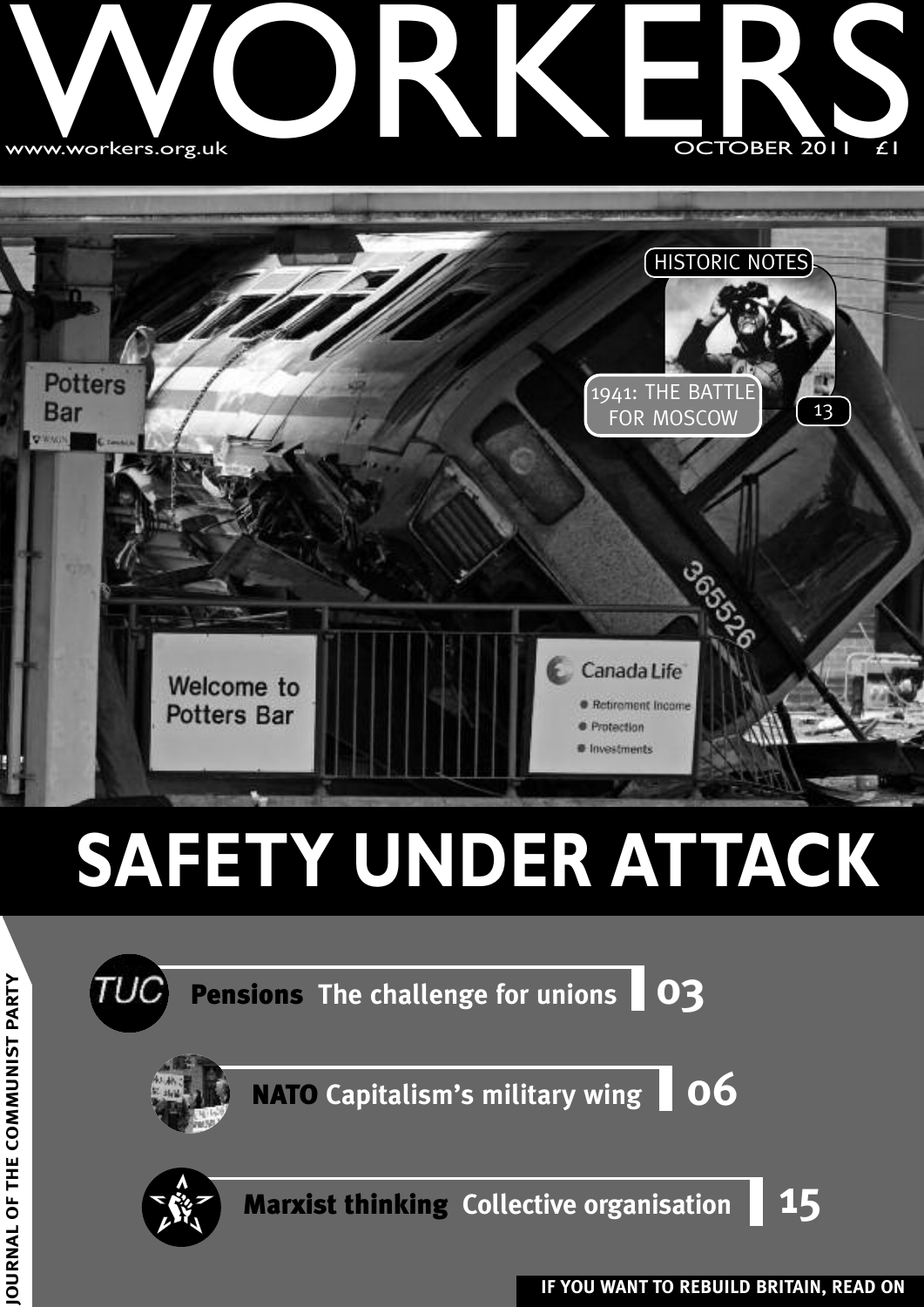# WORKERS The twilight zone  $G$ <sup>T</sup>

**RACKED BY debt and riven by internal differences, the European "project" is sinking fast. Even as they fail to agree on how to bail out Greece, the countries of the eurozone (17 members of the EU) cannot even provide the most basic need of work to their own people.**

**Unemployment in the eurozone stood at 10 per cent of the workforce in July/August, according to official figures. This means that 15.757 million people are out of work in these countries. A further 5 million-plus people are unemployed in the other 10 EU states.**

**In France, 2.15 million or 9.7 per cent of workers are unemployed, with 4 million on short-time working. Over 8 million people in France (out of a population of 62 million) are now officially living below the poverty line. One of the French government's responses has been to increase the tax on medicines this month.**

**For capitalism unemployment is good news, however much governments may wring their hands. They love the downward pressure on wages. Indeed, as unemployment rises, so do bonuses for directors.**

**But the failings of the eurozone don't stop there. Eurozone countries have given up their monetary sovereignty by adopting the euro. By divorcing fiscal and monetary authorities, they have ceded their capacity to provide high levels of jobs and services through the public sector.**

**Greece is being ordered to cut its budget deficit in a slump by cutting public sector wages, pensions and jobs, which will only worsen its situation, and the eurozone's. This will not reduce the deficit, since slower growth will reduce tax revenue.**

**Greece would be better off leaving the union, regaining monetary sovereignty. Then it could default on the euro-denominated debt, and run budget deficits that are large enough to achieve full employment. This would relieve the newly sovereign government from being at the mercy of markets, rating agencies and other countries.**

**Here in Britain, 20 per cent of young workers are unemployed and overall official unemployment has now gone past 2.5 million. Capitalism is creating a lost generation – and, even worse, we are permitting it. Thank goodness the obstinacy and resilience of British workers prevented past governments from taking us into the eurozone – just imagine how bad things would be if that had happened.**

**Britain needs to invest in growth and invest in industry, for example by taking the railways contract away from Siemens and giving the work to Derby's Bombardier workers. We could begin by stopping the loans to Ireland and Irish banks, and by pulling out of IMF "support" for Greece. That should free up a few billion! ■**

Cover photo by Andrew Wiard/www.wiard.co.uk



WORKERS is published by the Communist Party of Britain (Marxist-Leninist) 78 Seymour Avenue, London N17 9EB. www.workers.org.uk ISSN 0266-8580 Issue 151, October 2011



### **Contents – October 2011**

**News** Pensions: the challenge, p3; TUC motions throw down the gauntlet, p4;<br>Free hand for developers? p5 Pensions: the challenge, p3; TUC motions throw down the gauntlet, p4; Free hand for developers? p5

**Features DEP**<br>**Reatures DEP**<br>**Reatures DEP**<br>**Readures OEP**<br>**Readures 06**<br>**CEP III**<br>**CEP III**<br>**CEP III**<br>**CEP III**<br>**CEP III**<br>**CEP III**<br>**CEP III**<br>**CEP III**<br>**CEP III**<br>**CEP III**<br>**CEP III**<br>**CEP III**<br>**CEP III**<br>**CEP III** NATO – the story of capitalism's military wing, p6; Health and safety: put on your hard hat – and get ready for harder times, p8; Capitalism – killing us all with its greed and stupidity, p10



**Notes** 1941: The Battle for Moscow, p13 **13**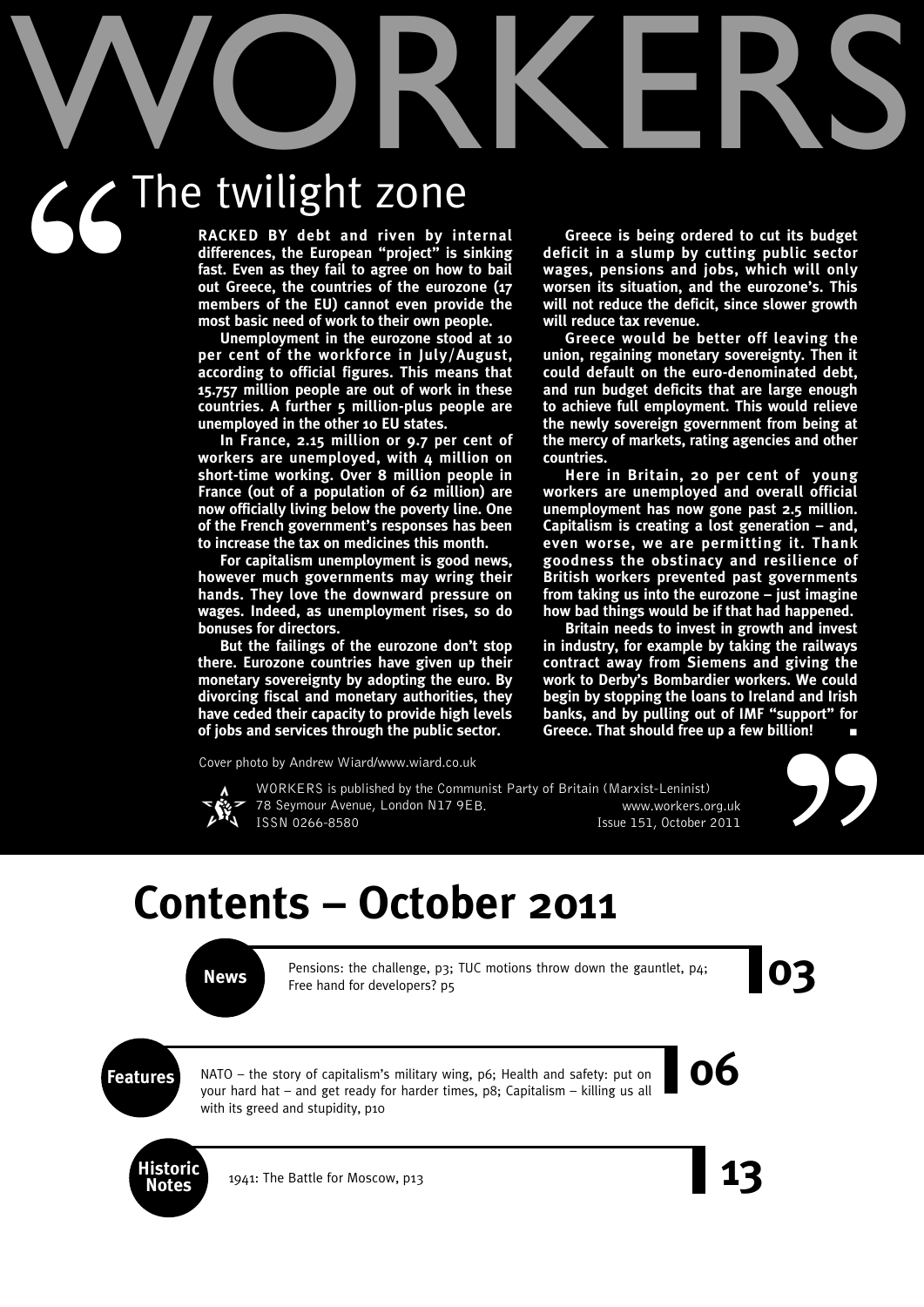| <b>PENSIONS</b>    | The challenge for unions        |
|--------------------|---------------------------------|
| <b>LIBYA</b>       | Queuing up for deals            |
| <b>IMMIGRATION</b> | Still rising                    |
| <b>AFGHANISTAN</b> | Obama tops Bush                 |
| <b>TAX</b>         | It's not fair - it's capitalism |
| <b>DEVELOPERS</b>  | A free hand for profit?         |
| <b>HEALTH</b>      | US care workers strike          |
| <b>POLICING</b>    | EU database takeover            |
| <b>EUROBRIEFS</b>  | The latest from Brussels        |
| <b>WHAT'S ON</b>   | Coming soon                     |
|                    |                                 |

### **Pensions: the challenge**

ANNOUNCED ON the final day of this year's TUC by Unison, the long-awaited call for industrial action to resist the attack on public sector pension schemes has been warmly welcomed. Eight months of phoney negotiations with ministers and civil servants who played dumb and deaf throughout are over.

The proposed strike on 30 November will embrace all TUC-affiliated public sector trade unions. Non-TUC trade unions – including the doctors' union the BMA, the Royal College of Nursing and others – are in discussions with the TUC about what they might do. Unison alone will be issuing over 9,000 notices of intent to take industrial action to employers. Tens of thousands of other employers will receive notification from Unite, GMB, PCS, civil service unions, teaching unions and health unions.

All trade unions involved in the decision have to mobilise the Yes vote in ballots which will be running in October and early November. Leadership forums of trade unions will be deciding the tactics and action on the day in the weeks leading up to the strike.

Of special concern is how the strike will affect the NHS and patient care. It is over 30 years since the last national industrial action in the NHS and many of the services and staff who spearheaded that action have been privatised, outsourced and may no longer be members of or covered by the NHS Pension Scheme. Many NHS workers will never have been involved in a collective dispute before, so this will be a challenge to organisation, leadership and determination.

The ballots are fraught with complexity as anti-trade union legislation gives the opportunity to the employers, prompted by the government, to lodge legal challenges blocking the industrial action. The unions have been going through frantic work in recent weeks and months to get membership records fit for a legal ballot. Sections of members not in the relevant pension schemes or in clusters of poor density have been put to one side, but the potential number of those to strike will be several million strong and will be the largest joint trade union action since the General Strike of 1926.

Luckily, despite the moronic mantra from some for the TUC to call a general strike, this isn't. This is the opening shot of a protracted war which will see guerrilla tactics deployed, selective action, "smart" tactics, further strikes targeting employers, regions as well as joint national strikes. To maximise the ballot return is the order of the day, to maximise joint trade union effort in the all public sector workplaces to deliver the most effective action on the day is the challenge. **■**

**If you have news from your industry, trade or profession we want to hear from you. Call us on 020 8801 9543 or email to rebuilding@workers.org.uk**

### **LIBYA**

### **Queuing up for deals**

ALL THE states that took part in NATO's attack on Libya are now shoving towards the front of the queue for profitable energy deals with the National Transitional Council (NTC). France is the early front runner. The NTC sent a letter to the cabinet of the Emir of Qatar in April, saying that it had committed to granting France priority access to 35 per cent of Libya's crude oil in return for France's "full and permanent support".

### **IMMIGRATION Still rising**

NET IMMIGRATION rose 21 per cent last year, with 239,000 more people arriving here than leaving, according to the Office for National Statistics. In 2009, the total was 198,000. The government's cap on migration to Britain from outside Europe is being more than offset by a renewed rise in migration from Poland and other EU countries. Immigration from within the EU, which is not subject to the coalition's immigration cap, rose to 39,000 in 2010, up from 5,000 in 2009. **■**

### **AFGHANISTAN**

### **Obama tops Bush**

DURING GEORGE W. Bush's presidency, 575 US troops were killed in Afghanistan. Since President Obama took office on 20 January 2009, 1,113 US troops have died there (as of 19 September). So in just 20 months, the Afghan war under Obama has claimed almost twice as many US lives than Bush's entire 88-month presidency. That number does not include suicides. **■**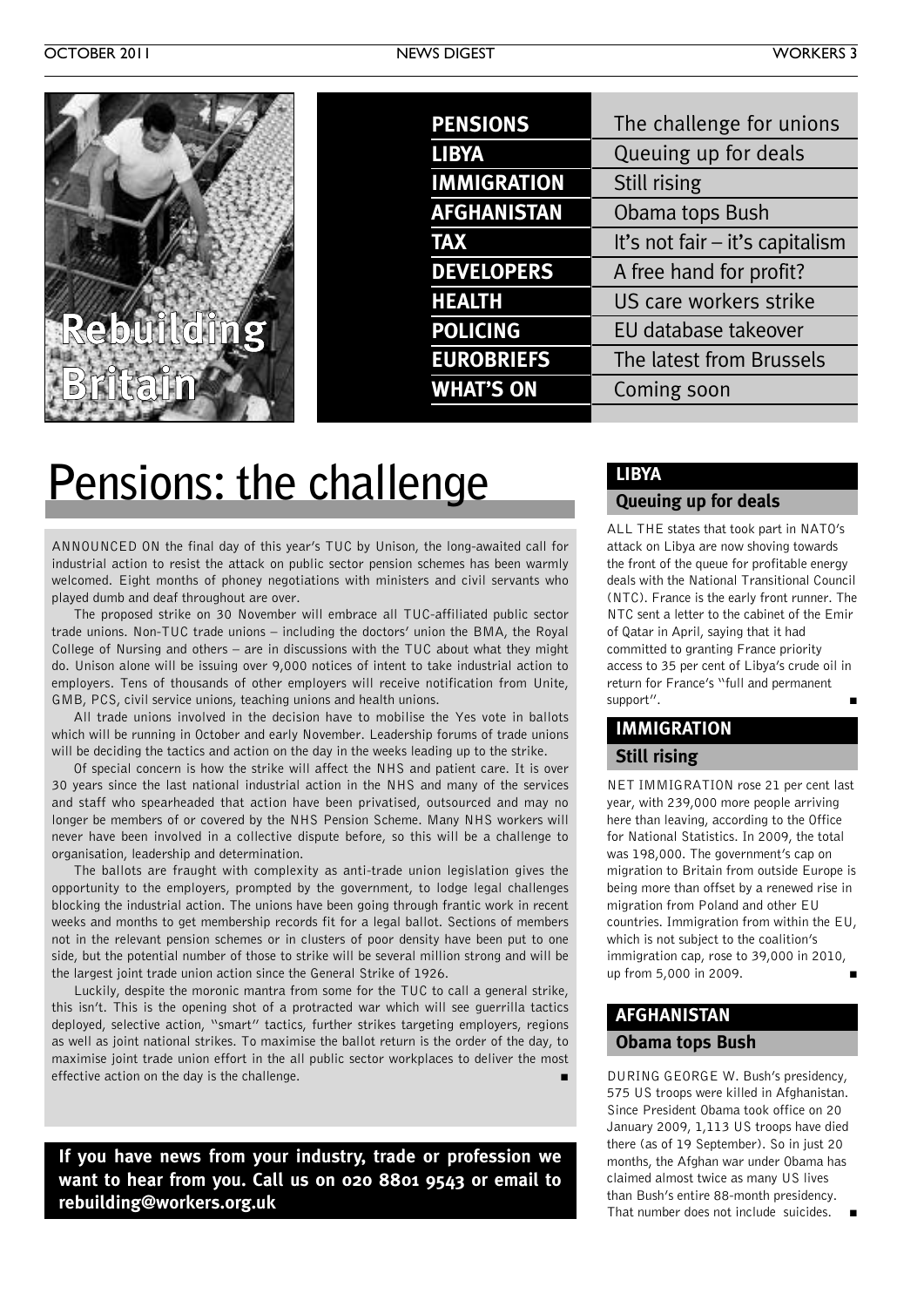### **EUROBRIEFS**

### **The latest from Brussels**

#### **Rome gets its orders…**

THE EUROPEAN Central Bank bought Italian and Spanish government bonds after interest rates demanded by "investors" hit record levels. The ECB's price was austerity, telling the Italian government exactly what to do and when and how to do it. The unelected and unaccountable ECB is running Italian fiscal and labour policy; this only became public when the letter was leaked to the Italian press.

The ECB also ordered Berlusconi to enact these measures by emergency decree. The package of 45.5 billion euros in spending cuts over the next two years included privatisations, tax hikes and labour market deregulation; the second round of cuts in as many months. The Italian opposition cooperated by voting through the government's fast-tracked bill "out of a sense of responsibility".

#### **…as Spain bows the neck**

SPANISH PRIME Minister José Luis Rodríguez Zapatero and leader of the opposition Mariano Rajoy have agreed to insert a limit on the level of public debt and deficit into the Spanish constitution. This paves the way for the ECB to buy government bonds, and for the new austerity budget, cutting another 20 billion euros.

#### **Ways of making you stable**

GERMANY'S ECONOMY minister, Philipp Roesler, has proposed a new unelected "stability council" to impose sanctions on EU countries that do not adopt rigid budget discipline and probusiness labour policies. Meanwhile, the EU and IMF have forced Ireland to set up a Fiscal Advisory Council composed of outside fiscal referees, with significant overseas representation. The European Commission has ordered a number of member states to create their own fiscal councils. Britain already has the selfimposed Office for Budget Responsibility, with similar aims.

#### **Closing ranks**

FORMER GERMAN Chancellor Gerhard Schroeder has called for closer EU integration in response to eurozone instability. He said. "The Commission will have to be turned into a government that is controlled...by the European Parliament. That translates into a United States of Europe."



### **Motions throw down gauntlet**

THOUGH THE TUC has been reduced in the number of delegates attending, reduced in the number of days' duration, with the lowest affiliation since the 1940s, and almost total unanimity over motions debated, at least several motions threw down the gauntlet. Despite Miliband lecturing the TUC on why there should be ever greater distance between the trade unions and the Labour Party (good!) and why striking to defend pensions is bad, the TUC passed the motion on Trade Union Freedom.

"Congress believes that workers' individual rights are best protected by a strong and free trade union movement….Congress reaffirms its commitment to the removal of antitrade union laws." The campaign to re-establish, enhance and grow workplace organisation is the challenge for all unions and workers. Workplace organisation is the key to solidarity and collective consciousness. Workplace organisation is the basis for collective bargaining on wages, skills, pensions, health and safety, equality, dignity. Workplace organisation delivers real justice. Scrapping the most draconian anti-worker legislation in Europe is the challenge nearly 200 years since the first Combination (antitrade union) laws were enacted in Britain.

An emergency motion on Bombardier, bypassed by the government for the contract to make new Thameslink carriages, firmly declared "the principle of supporting British manufacturing and protection of jobs is the overriding issue". And Congress unanimously passed a strong motion on the crucial but largely unreported "Mode 4" negotiations that the European Union is conducting with India, which will allow transnational companies to bring their own workforce temporarily into the EU, including Britain. Now the task is to translate those motions into action – starting with publicising them.

And the Professional Footballers' Association struck a blow for the unity of Britain with its successful motion calling on the General Council to support the idea of a united GB team at the London Olympics. "In these days of political separation and movement towards the break up of the United Kingdom, football and the Olympics allow the people of Britain to focus on what unites us and serves as a reminder of the great achievements that have come about when we have pulled together in the national interest," it said. **■**

### **TAX**

### **'Fairness' misses the point**

CHANCELLOR GEORGE Osborne is considering dropping the 50 per cent top tax rate for those declaring income of over £150,000. The TUC, amongst others, thinks it would be unfair to do so – pointing to wealthy people in the USA and Europe who say that high earners should pay high taxes.

Osborne claims that the 50p rate collects little tax and is a disincentive. The TUC suspects that the evidence for Osborne's assertions is likely to be thin or lacking entirely. It fears a decision will be made before statistics on the amount collected are published in spring 2012.

The TUC response misses the mark. It's not just about "fairness", or making high earners contribute more. Workers do not need to be told that "we're all in this together" is empty, or that the coalition government is increasing taxes on workers at the same time as cutting child benefit, tax credits and so on. Nor do many fail to grasp that the failure of the 50 per cent rate to bring in much tax is due either to massive avoidance or emigration by those who have no allegiance to Britain.

The TUC would do better to emphasise the real unfairness: that the product of our labour is shared with those who do not contribute. So-called wealth creators who might be frightened away by 50 per cent tax are in fact the opposite – parasites on the value created by workers.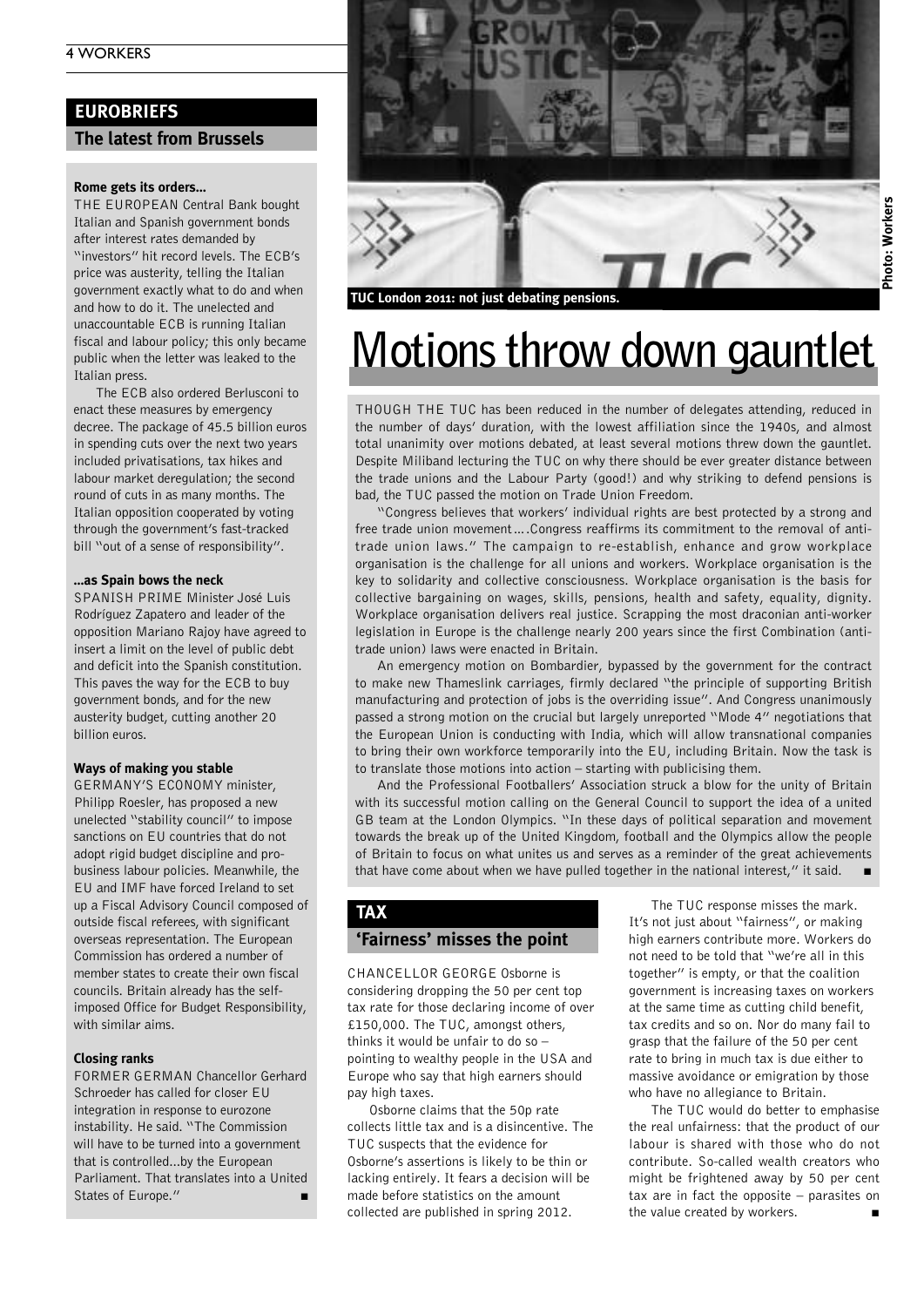### **HEALTH**

#### **US care workers strike**

SOME 23,000 Kaiser Permanente health care workers struck in mid-September in California in a state-wide protest against the multi-national private healthcare company. 2,000 engineers of the International Union of Operating Engineers and Stationary Engineers joined 17,000 registered nurses of the California Nurses Association in sympathy strike action with 4,000 National Union of

Healthcare Workers members.

NUHW members are fighting Kaiser Permanente's refusal to address short staffing and patient care issues. At the same time the company is attempting to eliminate workers' defined benefit pension schemes and health benefits.

Kaiser Permanente has made over \$5.7 billion in profits during the past 30 months and yet still penalises and exploits some of its lowest-paid workers providing health care. The company is currently in talks with the Department of Health about expansion into Britain. **■**

### **Free hand for developers?**

RADICAL CHANGES to planning laws proposed by the government are a charter for developers. A "presumption in favour of sustainable development" will replace the strict limits on building in rural areas and the green belt that have been in place since the 1940s. This will make it easier for developers to build.

The framework will degrade the protection currently afforded to listed buildings, historic sites, national monuments and gardens. Councils would be required to publish details of land available for development. Consultations on the draft national planning framework are due to end on 17 October and a government decision is expected at the end of the year. If these plans go ahead it is expected that there will be more applications for planning permission and that the approval rate will increase.

At the same time, THE DAILY TELEGRAPH has revealed close links between the Conservative Party and developers: namely, that the Conservative Party has accepted millions of pounds in donations from property developers in recent years; that representatives of the housebuilding industry helped draft the wording of the government's consultation document; and that a special club has been set up to allow developers to buy time to meet with ministers and senior Tories.

Many influential organisations fear it will lead to unrestrained building in the countryside, particularly in protected areas. The framework will reduce thousands of pages of planning rules to fewer than 60 and more power over planning applications will be given to local bodies with more economically-led planning prescriptions.

Ministers argue that more housing is necessary to prevent growing homelessness and overcrowding, while ignoring the cause and succumbing to pressure from house-building firms, which want access to the far more lucrative rural areas. Less profitable "brownfield" sites are not being considered as a possible strategic direction even though many sites are still available for housing.

Organisations such as the National Trust, English Heritage and the Campaign for the Protection of Rual England have voiced their fears, calling for a delay and a longer period of proper consultation to ensure there is protection for the green belt.

### **EU database takeover POLICING**

WITH ALMOST no publicity the European Union has introduced the "principle of availability" – a typically vague term which effectively places police powers in the hands of unelected EU bureaucrats by linking three major police databases.

The European Criminal Records Information System (ECRIS) links with the European Police Records Index System (EPRIS) and the Information Exchange Platform for Law Enforcement Authorities (IXP). ECRIS was supposedly developed for transfer of criminal data between EU

states, but has been extended to transfer all non-criminal court rulings as well.

EPRIS, grown from Europol as opposed to Interpol, allows all EU police organisations access to each other's databases and the opportunity to search on any EU citizen. IXP is the centralising of all EU law enforcement information exchange instruments under the control of the Council of Ministers.

The linked systems will allow any law enforcement agency access to roam across what the EU defines as its borderless "Area of Freedom, Security and Justice". In practice, the beginnings of a Europeanwide police state, without doubt linked to  $NATO$  and US intelligence.

### **WHAT'S ON**

### **Coming soon**

#### **September**

**Thursday 29 September, 7.30pm. Conway Hall, Red Lion Square, London WC1R 4RL. Nearest tube Holborn.**

**"Britain: What Next for Workers?"**

Public meeting organised by the CPBML. Rocked by financial crises they can neither understand nor control, with unwinnable wars abroad and rising discontent at home, the ruling class has become the clueless class. But what about us? Will we go down with sinking capitalism, or strike out for ourselves? Come and discuss how the working class can rebuild industry and Britain. Everybody welcome.

#### **October**

**Sunday 2 October, 12pm**

**Manchester for the Alternative: assemble at noon at Liverpool Road, off Deansgate.**

TUC-organised demonstration to coincide with the Conservative Party Conference in Manchester. Details at www.tuc.org.uk/ altogether.

**Sunday 2 October, Various times**

**Wilton's Music Hall, 1 Graces Alley, London E1 8JB. Nearest stations Aldgate and Aldgate East, and Shadwell.**

**The Battle of Cable Street, 75th Anniversary.**

A programme of events and exhibitions to celebrate and commemorate the Battle of Cable Street. Stalls, exhibition, music, books, discussion, song and dance. See battleofcablestreet.org.uk for this and more events around the anniversary.

#### **November**

**Thursday 10 November, 7.30pm. Conway Hall, Red Lion Square, London WC1R 4RL. Nearest tube Holborn.**

#### **"Energy – Britain in Crisis"**

Public meeting organised by the CPBML. This country was built on power: first steam, then electricity. Now they've closed the pits, North Sea oil is running out and power stations are being shut faster than new ones are being planned. Can renewables really plug the gap – or will the lights start going out? Come and discuss. All welcome.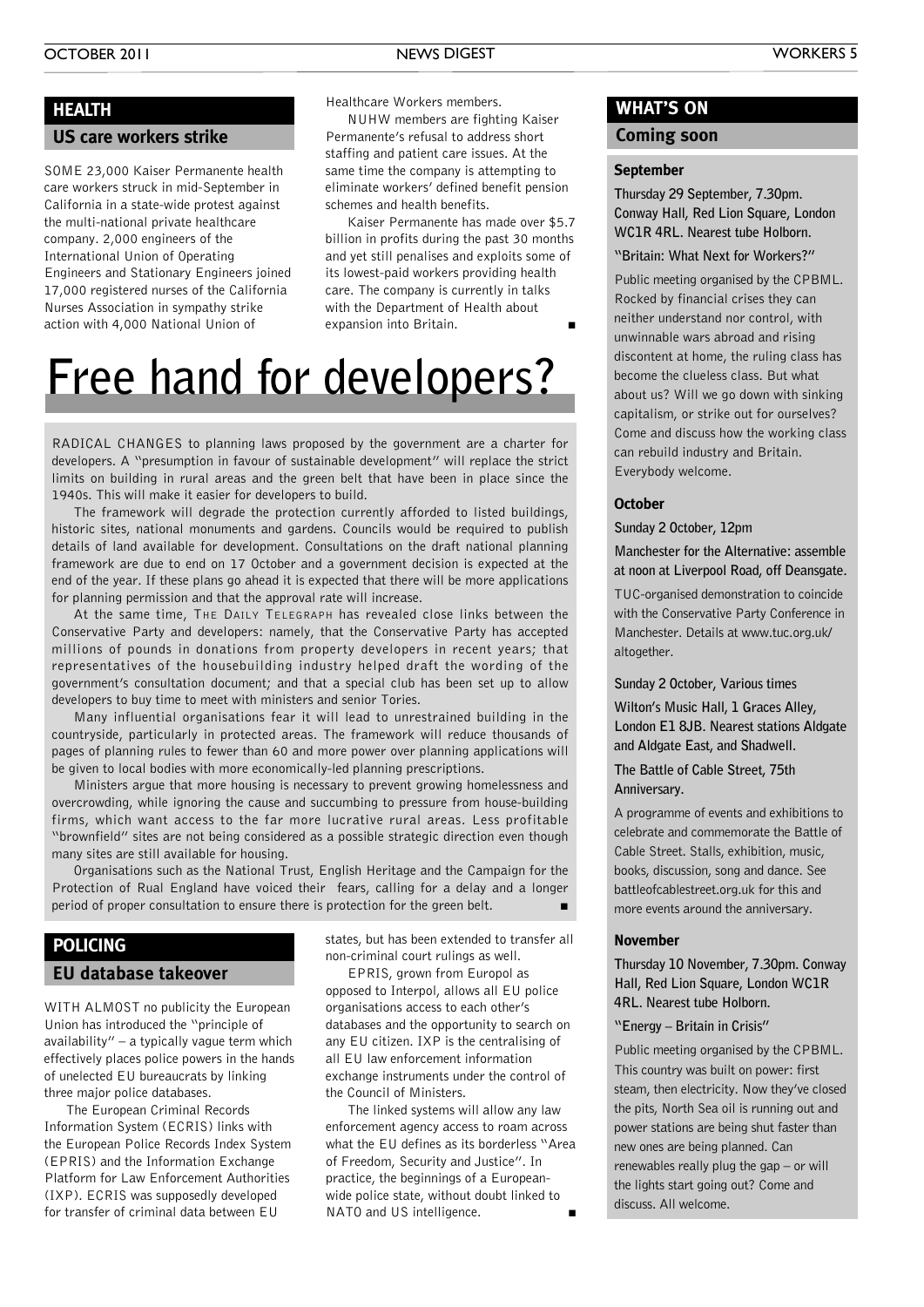As NATO makes a grab for Libya's oil and reconstruction contrac **looking at where it has come from to be what it is today…**

### **NATO** – the hidden history of capitalism's **miltary**



**Photo: Workers**

Photo: Workers

Protestors gather in Glasgow city centre on 8 September for their weekly 5pm Thursday rush hour vigil to condemn the ongoing intervention in Libya and the attack on its sovereignty. Model resolutions are being drawn up to put to trade unions that have not **considered the issue yet.**

IT'S BEEN involved in the bombing of Libya, in North Africa. In the war in Afghanistan, in Asia. In the break-up of Yugoslavia, in Southern Europe. You wouldn't think, then, that its initials stand for North Atlantic Treaty Organisation. So where did it come from, and why?

NATO originated with the Washington Treaty of 4 April 1949, but the ideas that gave rise to NATO go back to the latter months of World War II when the Red Army was demolishing the Nazi war machine. Through Swedish channels, Himmler and Goering sued for peace urging Britain and the US to unite with Germany to fight the 'real' enemy, the USSR. Churchill was also concerned at the pace of the Red Army's advance, and instructed his military

planners to come up with a plan to attack the Red Army on July 1 1945. The plan, named "Operation Unthinkable" and dated 22 May 1945, proposed to retake eastern Germany and Poland through a twopronged attack on Stettin and Poznan with 47 divisions including 14 tank divisions.

Meanwhile, Field Marshall Montgomery was told to stockpile all captured German weapons. The plan's primary goal was "to impose upon Russia the will of the United States and the British Empire". It envisaged using 100,000 German Wehrmacht prisoners of war and concluded "If we are to embark on war with Russia, we must be prepared to be committed to a total war, which would be both long and costly". Churchill was aware

that the US had atomic bombs and told the Chief of the Army, General Sir Alan Brooke, that "if Stalin failed to listen to the West's wishes, the US could target Moscow, Stalingrad and then Kiev" (with atomic bombs). Brooke was appalled and privately described the Prime Minister as a warmonger.

However, at the war's end, bankrupt Britain was in no position to call the tune in terms of the new economic, political and military realities. The USA emerged as the new world power with a mighty navy and surging economy due to the war. The US had seized most of the Japanese empire and controlled the Pacific with its Navy and bases.

The formation of NATO in 1949 was an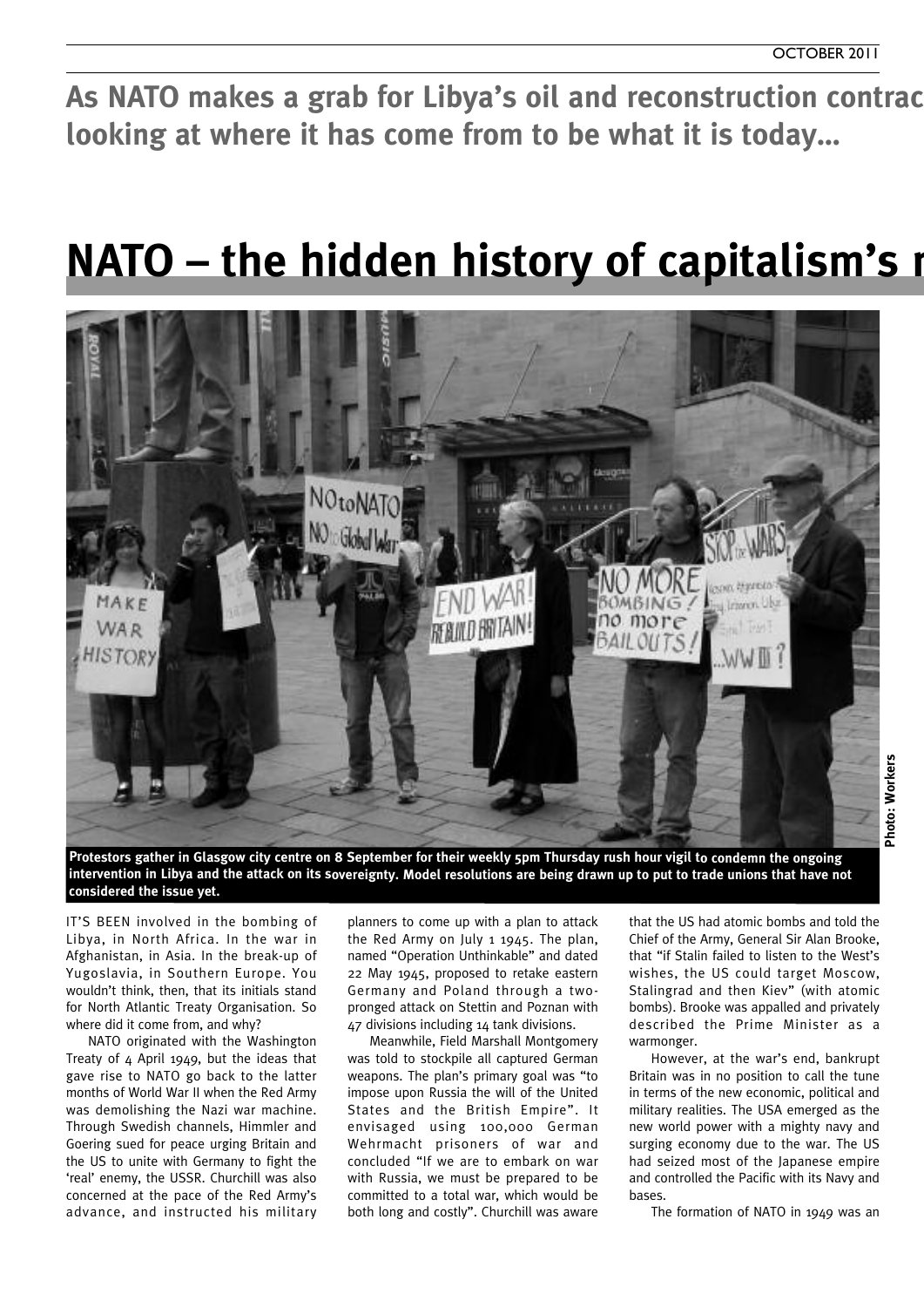### ts in an unholy alliance with Islamists and spies, it's worth

### **NATO – the hidden history of capitalism's military wing**

extension of the Truman doctrine, which sought to create military alliances, controlled by the US and intended to "contain" the Soviet Union, and it put what remained of Europe's military assets firmly under US control. With Britain, Iceland, Norway, and Italy among NATO's members providing the US with bases, the US dominated the North Atlantic and the Mediterranean. The admission of Greece and Turkey to NATO allowed the US to start its encirclement of the Soviet Union.

NATO's first act was the creation of West Germany from the NATO-occupied zones of old Nazi Germany which claimed to be "the democratic reorganised continuation of the German Reich" laying claim to the Soviet occupied zone and parts of the Soviet Union as well as Poland and Czechoslovakia. The German Democratic Republic was set up in the Soviet-occupied zone months later as a response although the Soviet Union called for a united, neutral disarmed democratic Germany.

In 1955 West Germany joined NATO, vowing to reclaim "lost territories". Responding to this threat, the GDR and Poland initiated the Warsaw Pact, which was established as the military alliance of Comecon – the socialist economic community – on  $1$  May 1955. NATO was now the armed wing of capitalism set against the socialist Soviet Union and its allies.

The US and NATO escalated military spending and embargoed the sale of a range of technical products to the Soviet Union, forcing them to waste huge resources on developing high tech weaponry. The US introduced nuclear missiles, targeting the Soviet Union, in bases from South Korea through Canada and the US to NATO European countries.

Similar military alliances to NATO were created to complete the encirclement of the Soviet Union and also China. The Baghdad Pact enjoined the US, Britain, Turkey, Iraq, Iran and Pakistan but was dealt a severe blow when the Iraqi monarchy was overthrown in 1958 and then a death blow when the Iranian Shah was overthrown. SEATO enjoined US allies

in South East Asia, but internal bickering and the Vietnam War ended that.

By the 1960s, the US was mired in its wars in Vietnam, Laos and Cambodia. The European NATO countries were losing their empires to liberation struggles one by one. But the US thought that it was militarily strong enough to take over France's former Indochinese colonies. It was to be proved wrong. The US tried to bring NATO into this war but failed, turning instead to its SEATO allies in Australia, New Zealand and South Korea. It still failed and suffered a humiliating defeat to popular guerrilla forces.

In the 1980s, US President Ronald Reagan escalated military spending dramatically culminating in the so-called "Star Wars" anti-missile system. He also invaded Grenada, a British Commonwealth country with the British Queen as Head of State, without consulting Thatcher, just to remind NATO allies, including Thatcher, who was in charge

#### **Expansion**

With the collapse of the Soviet Union and most of the eastern bloc, the Warsaw Pact was dissolved. It may have been assumed that NATO would act similarly. But this was an opportunity to expand NATO and the EU in a manner similar to 18th- and 19th century empires. Most of Eastern Europe was gobbled up by NATO and then required to join the EU on its terms, their industries privatised and taken over by EU and US companies.

Some stood up to this, particularly Belarus and Yugoslavia, the latter paying a heavy price, being bombed by NATO and seeing Warsaw Pact military hardware channelled to Croatia to hasten the breakup of the country. The Serbian Province of Kosovo was occupied by NATO and remains a NATO/EU colony hosting the biggest US base, Camp Bondsteel, in the Balkans, the others being in Bosnia, Romania and Bulgaria. The base houses a detention centre described by the Human Rights envoy of the Council of Europe as "a smaller version of Guantanamo Bay".

Ten years ago, in 2001, NATO attacked Afghanistan, marking the start of a war without end, and in 2003 some NATO forces, though not under NATO control, invaded Iraq. France had vigorously opposed attacking Iraq and this marked the beginning of a number of splits in NATO. One by one NATO members Poland, Italy, Spain and eventually Britain, began to withdraw their troops from Iraq. But NATO did take on the role of "training" the Iraqi army.

Meanwhile the US-led alliance was busy engineering the "Orange" revolution in Ukraine, the "Rose" revolution in Georgia and the "Tulip" revolution in Kyrgyzstan with the intention of incorporating them into NATO and establishing military bases there. To a degree, they succeeded in Georgia and to a lesser degree in Kyrgyzstan but Ukraine fought back. And, of course, today NATO is bombing Libya.

So what is NATO today? It remains the armed wing of US/EU capitalism, or in fact finance capitalism, under US control. Once the only capitalist game in town, today it has global interests and it would take something big and intercontinental, like Russian and Chinese capitalism, to challenge its hegemony. The US is now reinforcing its military presence in the Pacific to contain China. NATO protects access to oil and other resources by control of central Asia, the Balkans, the Middle East, the Black Sea, the Persian Gulf and shipping lanes from the Atlantic to the Pacific.

But the US economy and political system are failing, the Eurozone is in turmoil, Britain is bankrupt and the wars in Iraq and Afghanistan are seemingly unwinnable. There's a NATO east–west split about the attack on Libya: dissatisfied Warsaw, Prague, Bratislava and Budapest have created the Visegrad Group as a Polish-led military alliance within a military alliance, and are seeking to recruit some Balkan states, while Germany flirts with Russia.

NATO is not in good shape but when a beast is wounded or cornered it lashes out. NATO's appetite for blood will not be satiated by Libya. We can expect more wars around the corner. **■**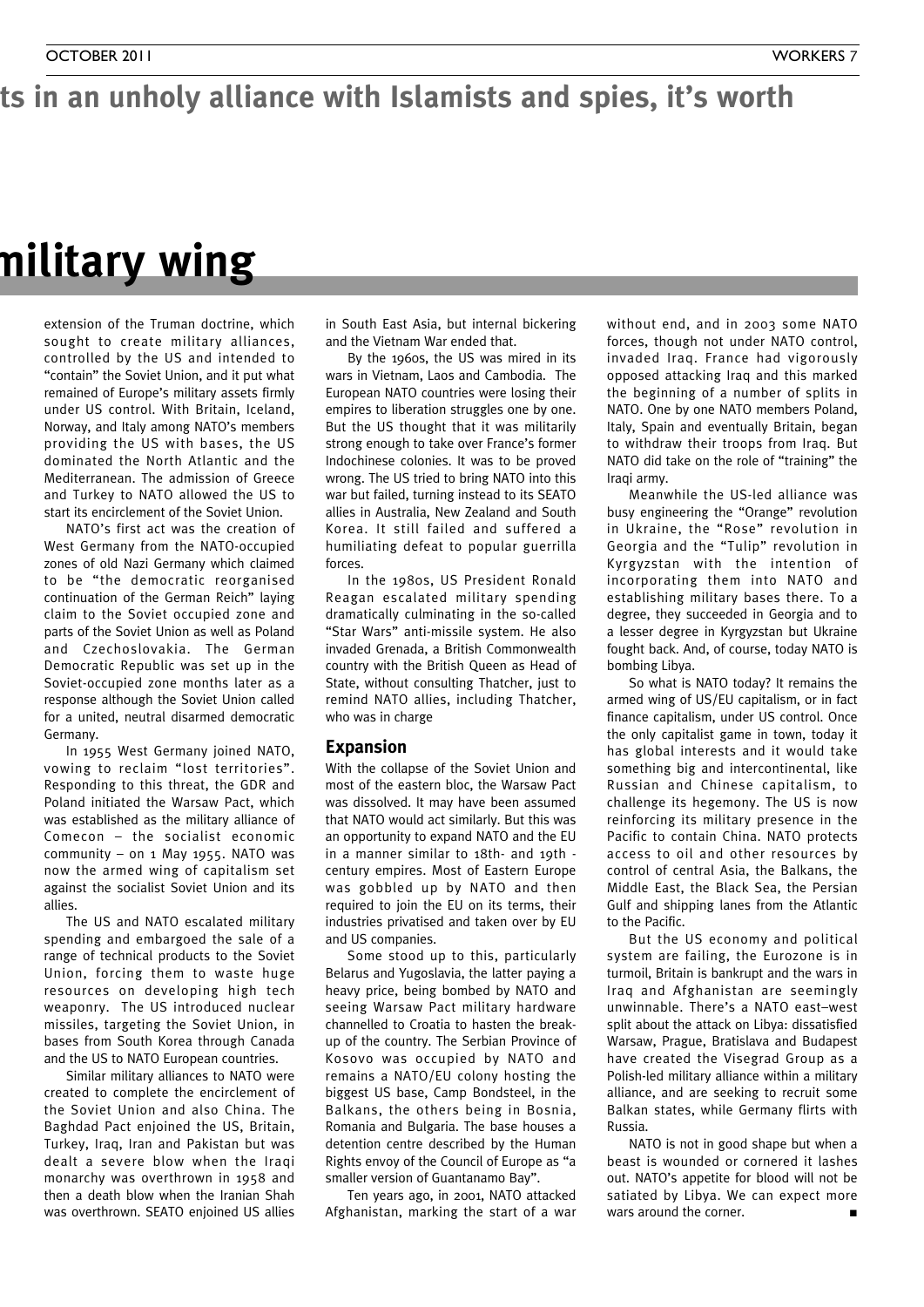Blown-up stories of "health and safety gone mad" are providing of progress. Nothing, certainly not workers' lives, can be allowe

### **Health** and safety: put on your hard hat – a



**Photo: Andrew**

**Wiard/w w**

**w.wiard.co.uk**

THE GOVERNMENT'S recently published review of Health and Safety, the catchily titled "Common Sense Common Safety", is, paradoxically, a very dangerous document. It presents itself as a necessary antidote to "insane bureaucracy" and a challenge to "the compensation culture", but reading between the lines, the intent is blindingly obvious. They mean to reverse the gains made by workers in securing regulation and safety in their places of work.

The report uses a familiar blend of popular misconceptions, erroneous conclusions and outright lies to give a veneer of acceptability to its thesis that health and safety mania is strangling British business and stifling

entrepreneurship and growth. So it is not banks refusing investment capital, or the government giving preferred bidder status to foreign firms, or employers taking their work abroad then. It's all the fault of the Health and Safety zealots. Good to get that one out of the way.

Of course stories abound. Many is the collective taproom chuckle at the tale of the egg and spoon race cancellation, or the school forcing children to wear goggles when playing conkers. The point is most such occurrences are blown up out of proportion or fictitious.

During this year's tennis championships, the Wimbledon club closed "Murray mound" on a rainy day, citing health and safety concerns that people might slip and hurt themselves. This prompted the chair of the Health and Safety Executive to write a stinging open letter condemning the decision, and the ban was promptly rescinded.

Speaking for the government earlier this year, the Work and Pensions minister Chris Grayling fulminated against schools making teachers do a 100-plus-page risk assessment before they could walk children to the local park. All righteous indignation, but it simply isn't true.

### **Work, the biggest risk**

To focus on trivialities, and the eccentric interpretations of some individuals is to miss the point. It's not in the school playground where people are at greatest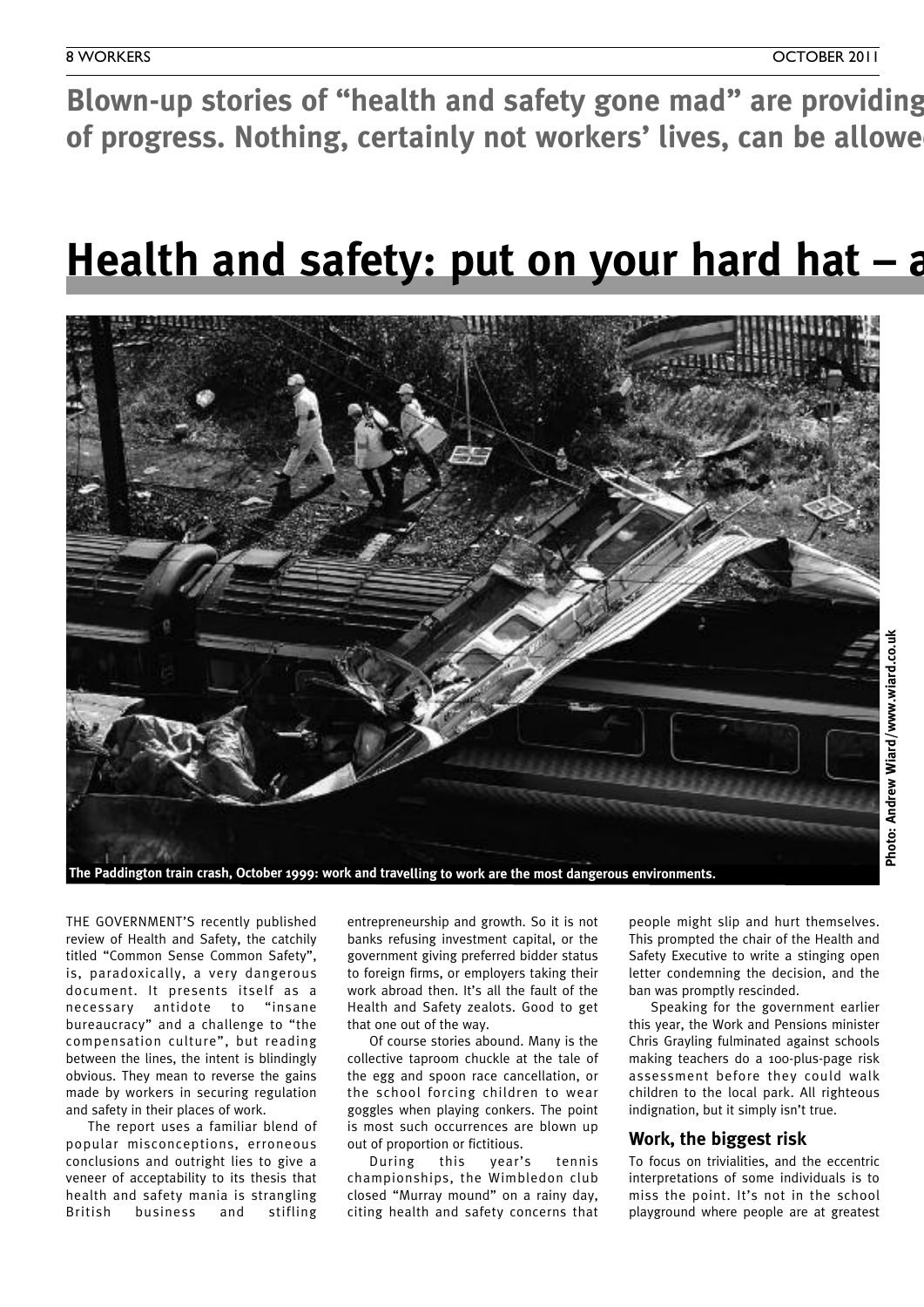a useful cover to a government intent on rolling back decades d to get in the way of a good profit...

### **healthcarrings hander times**

risk, but at work. And the sphere of work is just where the review poses the greatest danger. Buried within the report are proposals for a dramatic reduction in proactive regulation – down by a third, a reduction of 11,000 inspections a year – and the introduction of more fees for employers when HSE inspectors find fault.

Unions are understandably alarmed by these developments. Prospect negotiator Mike Macdonald said "...the new strategy shows that health and safety regulation in Britain is now driven by the government's wish to cut spending rather than by a professional assessment of what action saves lives and avoids accidents. The key question should be what type of regulation best suits British business and its workforce, not a simplistic dogma that all regulation is bad."

With fewer workplace inspections, the requirement for employers to take the wellbeing of workers seriously is fatally compromised. Less risk of inspection equals less attention to safety. RMT general secretary Bob Crow hit the nail on the head: "...When ConDem ministers talk about easing regulation what they mean is removing it, and when it comes to health and safety that is a charter for death and injury. There are already far too few workplace inspections and it is already next to impossible to get bosses whose negligence causes injury, death or disease at work to face legal consequences."

The report recommends that inspections for "low risk" places of employment, shops, offices and schools should be replaced by simple online risk assessments. The harrowing story of Gurmail Singh, 63, who was beaten to death in a Huddersfield convenience shop in February 2010 when he confronted shoplifters, gives the lie to the notion of low risk. Every town in the country will have its own Gurmail Singh.

In construction, there is growing evidence that employers are flouting existing law with impunity, knowing as they do the road the government is travelling down. Construction union

UCATT is calling for the Health and Safety Executive (HSE) to take action. UCATT says its officials have become increasingly alarmed that many employment agencies require construction workers to supply their own personal protective equipment (PPE) or alternatively charge the worker if they supply it. This is against safety regulations, and given growing concerns about fake and counterfeit PPE being available in the construction industry, it places already vulnerable workers at greater risk of injury.

Compromised workplace safety puts the lives of others at risk also. An official investigation found crumbling infrastructure and staffing cuts led to a potentially lethal tube derailment last year. The incident happened between Earl's Court and Gloucester Road on the Piccadilly line at 5.30am on 12 May 2010.

The Rail Accident Investigation Branch (RAIB) report concluded an engineers' train was derailed because the Tube track was in such poor condition it shifted and collapsed under the weight. Investigators found five steel brackets holding the track were not secured to the sleepers underneath because the screws had broken. The investigation found several sleepers were in poor condition, track faults were not identified and workers had insufficient time to do the repairs.

### **Potters Bar**

A portent of the way employers can evade their responsibilities was announced with the decision to drop a health and safety charge against the rail maintenance company Jarvis over the 2002 Potters Bar train crash. Seven people were killed and 76 injured in the Hertfordshire crash when a northbound train derailed at high speed. The rail maintenance section of Jarvis is now in administration, which led the Office of Rail Regulation to conclude that continuing the prosecution would not be in the public interest. The regulator said any trial would be lengthy and costly, and any conviction would lead to only a small financial penalty.

At its heart, this report is part of the

attempt to unravel the advances made by workers since they first organised for their own defence. Britain has an envied safety at work record because British workers have demanded it. Since the industrial revolution, when mechanisation transformed production but at the cost of workers' lives, there has been a constant struggle between employers and their workforce over conditions on the job.

Reforms have been won, but the history of factory and related legislation throughout the 19th century and beyond is the history of employers evading their responsibilities. For every concession won there was a price paid in the blood and shattered limbs of men, women and children working in the mills, mines and factories.

The growing strength of the labour movement ensured that certain unsafe practices were outlawed and safety standards put in place. But workers always had to be vigilant. And to this day, lives are lost at workplaces up and down the country.

Of their very nature, certain types of work are hazardous, as the tragic mine deaths in Swansea valley remind us. But risks can be managed. The nationalisation of the mines brought about a huge reduction in the rate of casualties for pit workers. Now nationalisation and the safety standards that went with it seem a distant memory.

But knowledge lives on. We do not have to relearn the risks associated with gas and electricity, with machinery and explosives. It is well documented. We do, however, have a responsibility to challenge a government that is effectively saying to employers, do away with this safety nonsense.

Oh, and by the way, if British workers won't work in unsafe conditions, we can guarantee a supply from abroad who may not speak English don't have the British attitude to safety. The insistence on minimum safety standards and independent inspection is one of the ways in which we still exercise some control over our working day. We can ill afford to see it diluted.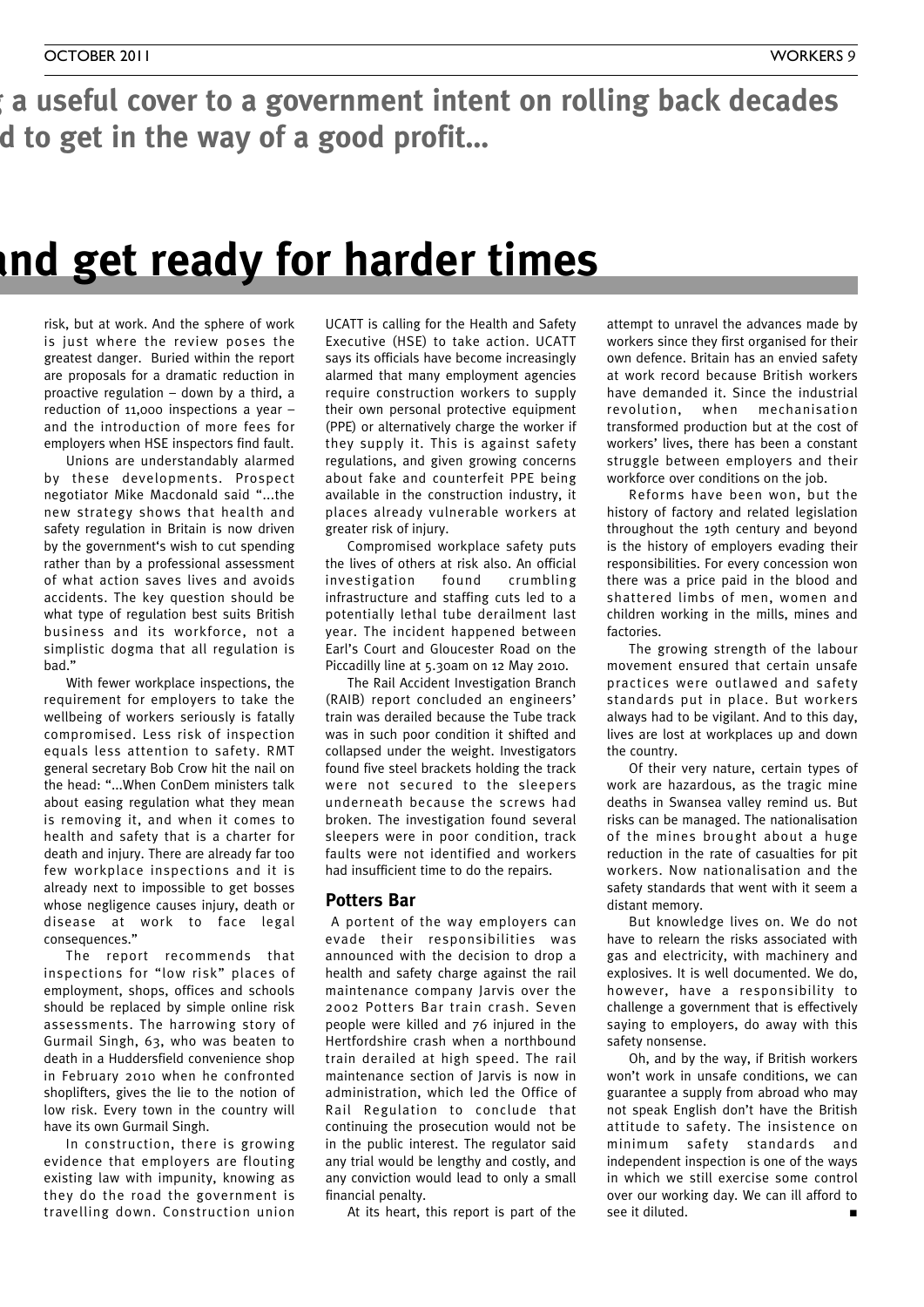The world is becoming increasingly dangerous, with our rulers r **fighting** dictators, but all they are interested in is propping up the

### **Capitalism: killing us all with its greed and**



THERE'S A need to look around and see what is going on in the world and try to make sense of it. Not a Cook's tour, but what is changing and developing just now. Not least because we are embroiled in an undeclared, illegal war again – beginning with Africa and the Middle East, with what looks like a domino effect.

Tunisia, a series of demonstrations, a popular uprising focused on unemployment, food prices, government corruption etc. President Ben Ali and family hotfooted it to Saudi Arabia, taking as much

**This article is an updated and edited version of a speech given at the CPBML's May Day rally in London this year.**

loot as they could get their hands on.

Neighbouring Egypt similarly rocked and Mubarak was gone. And so it was presented to us like some political chicken pox, a contagious thing. Libya caught it, Algeria, Yemen, Bahrain, Syria and others. But in all the sound and fury, what is really going on?

It feels like looking at events through frosted glass – through a veil. We are aware of movement, of noise. But who is moving, who is shouting? Jack Straw drew some flak earlier in the year when he described a veil as an obstacle to direct communication. He might recant soon, like Galileo, or maybe some latter day Torquemada will get him. But he was

right. We know events are unfolding, but we can't discern.

Blair used lies to obscure what was going on in Iraq: weapons of mass destruction, 45 minute warning, links to Al-Qaeda. We saw through that. Now we have YouTube footage, shaky mobile phone pictures, the sound of artillery somewhere off camera, reports originating in some other town or even country. Hard evidence is thin on the ground. Yes, this building has been shot at, but who is shooting? Yes, this is a cluster bomb, but who fired it? And more importantly, who bought it and who sold it?

Especially so in Libya, which became the permanent focus of the movers and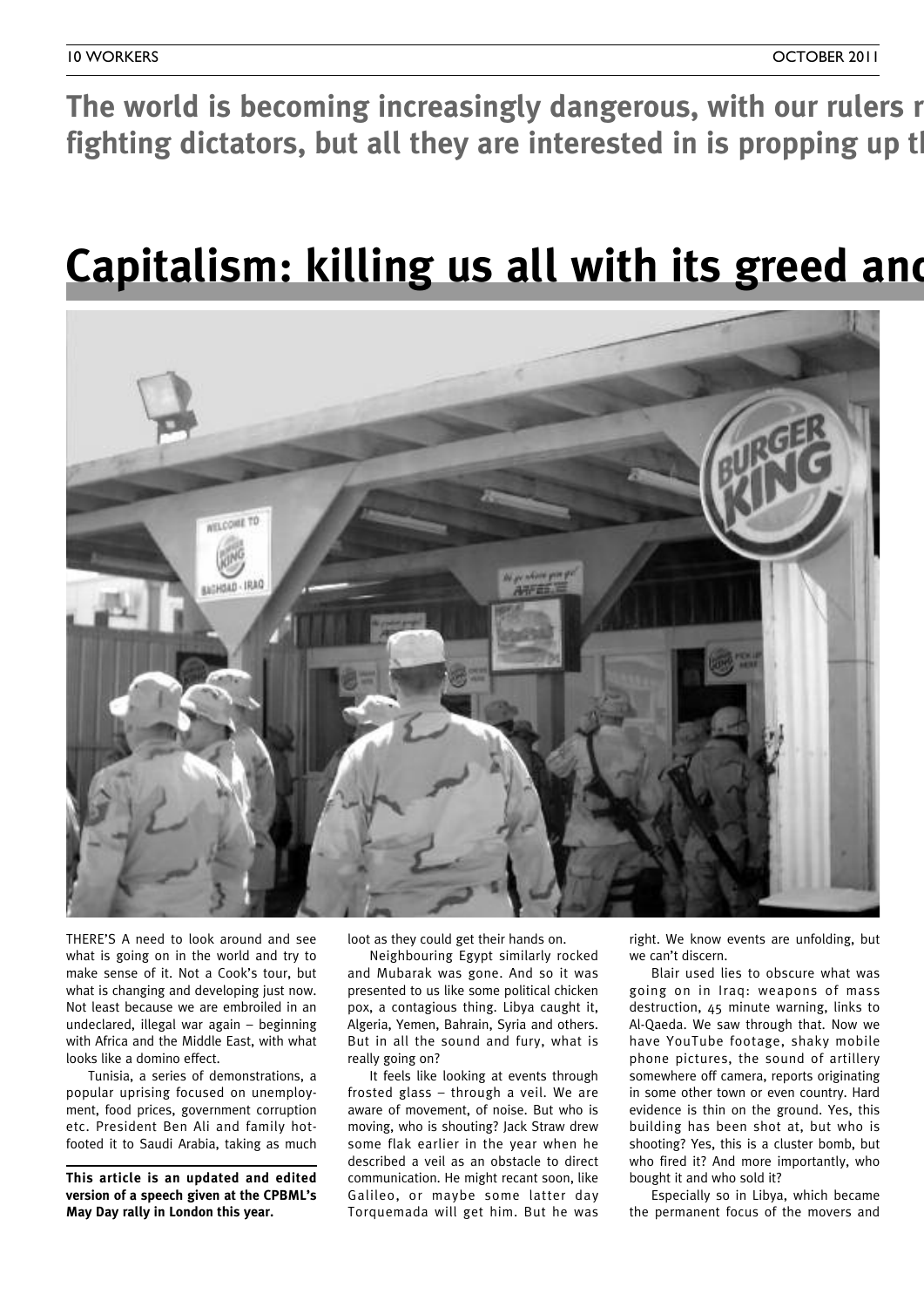### esorting to wars to protect themselves. They say they are **fighting dictators, but all they are interested in is propping up the dictatorship of capital…**

### **Capitalism: killing us all with its greed and stupidity**

shakers of "Western Democracy", Britain, France and the USA. Why these countries at this time, and why the fixation with Libya?

Cameron says it was about democracy, and Sarkozy says we won't have dictators. And Obama says it is unacceptable when your own citizens are killed. (They execute more of their own citizens than the rest of the world put together. Who says Americans don't do irony?)

Actually, it was about the decay and demise of capital. We have said that the nation state is the best shell for workers under capitalism. Best of all, a stable nation state. As capitalism collapses and implodes, it is to be expected that artificially created states will be least able to withstand the tremors.

So look at a map of Africa and the Middle East, where straight-line borders drawn with rulers, often British or French rulers, bisect centuries-old tribal and ethnic differences. An artificial hegemony imposed with colonial force and maintained with post-colonial authority and power.

Think of the puppet regimes, the special forces trained by the SAS, the officer graduates of Sandhurst, the supply of planes, tanks, bombs. It's still good old imperialism, dressed differently, with "special advisers", "special relationships" and all the rest.

### **Dictators**

All those dictators there with our blessing, to serve the interests of western capital. Whatever the need, be it oil, military bases, extraction or passage of raw materials, or just to keep the neighbours in check, those guys are there with our leave. They think they are invincible, they think nothing will change. But people change.

Modern communication tools make the world a small place, people cannot be kept in the dark. Modern education engenders aspiration. Young people all over the world want to be part of the future, not stuck in the past.

So there may well be an element of popular discontent in much of this.

People, especially young people, are looking at their emperors and seeing the new clothes for what they are. Shelley and his poem Ozymandias comes to mind.

But we come back to this point. Why are we there? What's it got to do with us? If Tunisians want to improve their country, fine, but they'll have to do it there. They can't do it from here. It's all well and good to taunt your leader, but if you then have to beg NATO for help you're not such a force are you? They should study history more carefully and learn from Hannibal. He was from that neck of the woods.

And why this frenzy to invade Libya, which is what NATO has in effect been doing. Because of all the tin pot dictators in the region, Gaddafi is one who ruled his own country, and he wouldn't have NATO telling him what to do.

Now, whether his rule of Libya was good for Libyans was a matter for debate, but it's only Libyans who should debate it. Cameron and Sarkozy and the rest want to impose something on Libya. They call it democracy but it's actually submission. They bombed Gaddafi and his people to

surrender. It wasn't a no-fly zone, it was a blitz.

Cameron and Sarkozy (and Miliband as well) are presiding over the attempt to destroy our NHS, and they wave the bombers over to Libya, which had the best health service in Africa. And it has to be said, the rest of us stood by, observing.

This theatre of war has become a show. Why no roar of disapproval? A million marched against Blair's Iraq adventure. That should have been multiplied over Libya. Every plane and ship that went there is a hospital ward closed or a needed school not built. We might wish to be detached but we are up to our necks in it. We can be for a war against Libya or we can be against it, but we can't be neutral, not when it's in our name.

And it reeked of desperation. Sarkozy's popularity at home is at an all time low, so he led the charge. When the Libyan provisional government was in exile nobody knew who they were – they

*Continued on page 12*

### **Meet the Party**

**The Communist Party of Britain's new series of London public meetings began on 29 September, with further meetings on 10 November and 15 February; except on May Day, all are held in the Bertrand Russell room, Conway Hall, Red Lion Square, Holborn, London WC1R 4RL, nearest Tube Holborn. Other meetings are held around Britain. All meetings are advertised in What's On, see page 5.**

**The theme of the next meeting, on Thursday 10 November, will be "Energy – Britain in Crisis". Details of further meetings will be announced in WORKERS and at www.workers.org.uk.** M

**The Party's annual London May Day rally is always held on May** M **Day itself, regardless of state bank holidays – in 2012, Tuesday 1 May, in Conway Hall, Holborn. There will also be May Day meetings**

**elsewhere in the country.**

**As well as our regular public meetings we hold informal** M **discussions with interested workers and study sessions**

**for those who want to take the discussion further. If you are interested we want to hear from you. Call us on 020 8801 9543 or e-mail to info@workers.org.uk**

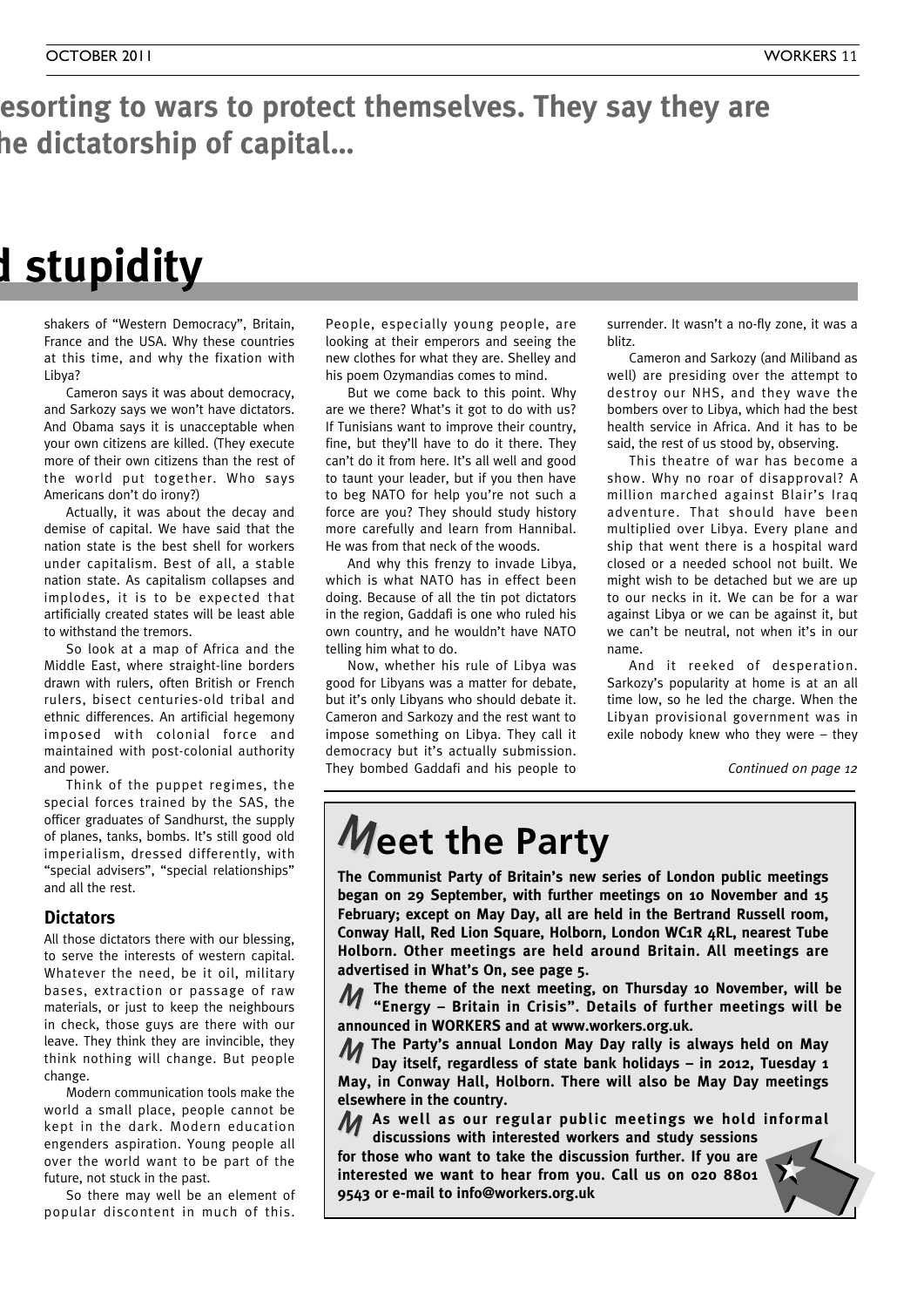*Continued from page <sup>11</sup>*

didn't even recognise each other. But Sarkozy gave them recognition. Just as Germany did to Croatia in the Balkans conflict. Look what that led to.

It's not new. Unpopular leaders interfering in someone else's business to draw attention away from the fact that they cannot give people what they want and need at home. Foreign Secretary William Hague said it was about regime change, a clear violation of the UN resolution. Chancellor George Osborne compared himself to Churchill. They are all has-beens pretending to be somebody. Actually they're not has-beens, they're never-wases.

Of course Greece, Ireland and Portugal aren't keen on any of this. They are but the first casualties of the euro experiment, now unravelling. It is to the credit of the intransigence of British workers that we never got entangled in that mess.

And now the EU stamps its foot and says it is imposing sanctions on Syrian oil and gas. Actually there is something sinister afoot here, because we have deployment of a European defence force

by any other name. When the EU declares war, it does so in the name of member countries who do not agree. It plays its last card as an instrument of war. No wonder it dropped the word 'Economic' from its title. Its economic facade has failed so is dropped. It is revealed as the thing it was set up to be, another stick to beat workers with at home and abroad.

#### **Escape?**

We have the spectacle of thousands of North African "patriots" wanting to escape the heat in their own back yard. And Italy says come through here to France because you speak French. And France says we've got just the place for you, next to Calais. Should we be concerned? Yes, because we've got our hands full at the moment. If North Africans, (or anybody else for that matter) want work and the benefit of a modern economy, they'll have to build it there. What Africa needs is not a super highway to Europe – it needs industry.

Before all this kicked off we were fascinated by what was going on in Japan. Seismic events require a seismic response. The courage and selflessness of those power station workers was earthshattering. Now comes a renewed call to turn away from nuclear power, which is allegedly not safe. Well, a car is not safe if you don't regulate driving and manage the road system properly. So the company running the power station didn't bother with routine maintenance and checks. That would eat into profits. And when it all goes pear-shaped, it's the workers who will sort it out. And they'll probably pay with their lives.

Capitalism is killing us all with its greed and stupidity, and it insults us with its abuse of literacy. The noted Middle East journalist Robert Fisk cites an entry in the diary of Victor Klemperer, the outspoken opponent of Nazism and Zionism who survived the Holocaust. Even as he and his wife were waiting for a knock on the door from the Gestapo, he was able to write, "There is no remedy against the truth of language."

So respect workers internationally who do what they have to do to make their part of the world a better place. But no to this crazy attempt to relive history. Leave Libya to the Libyans, countries to their own peoples. We've got our own battles to fight. **■**

### **CPBML/Workers Public Meeting, London Thursday 10 November, 7.30 pm "Energy – Britain in Crisis"**

Bertrand Russell Room, Conway Hall, 25 Red Lion Square, London WC1R 4RL. Nearest tube Holborn.

This country was built on power: first steam, then electricity. Now they've closed the pits, North Sea oil is running out and power stations are being shut faster than new ones are being planned. Can renewables really plug the gap – or will the lights start going out? Come and discuss how the working class can rebuild industry and Britain. Everybody welcome.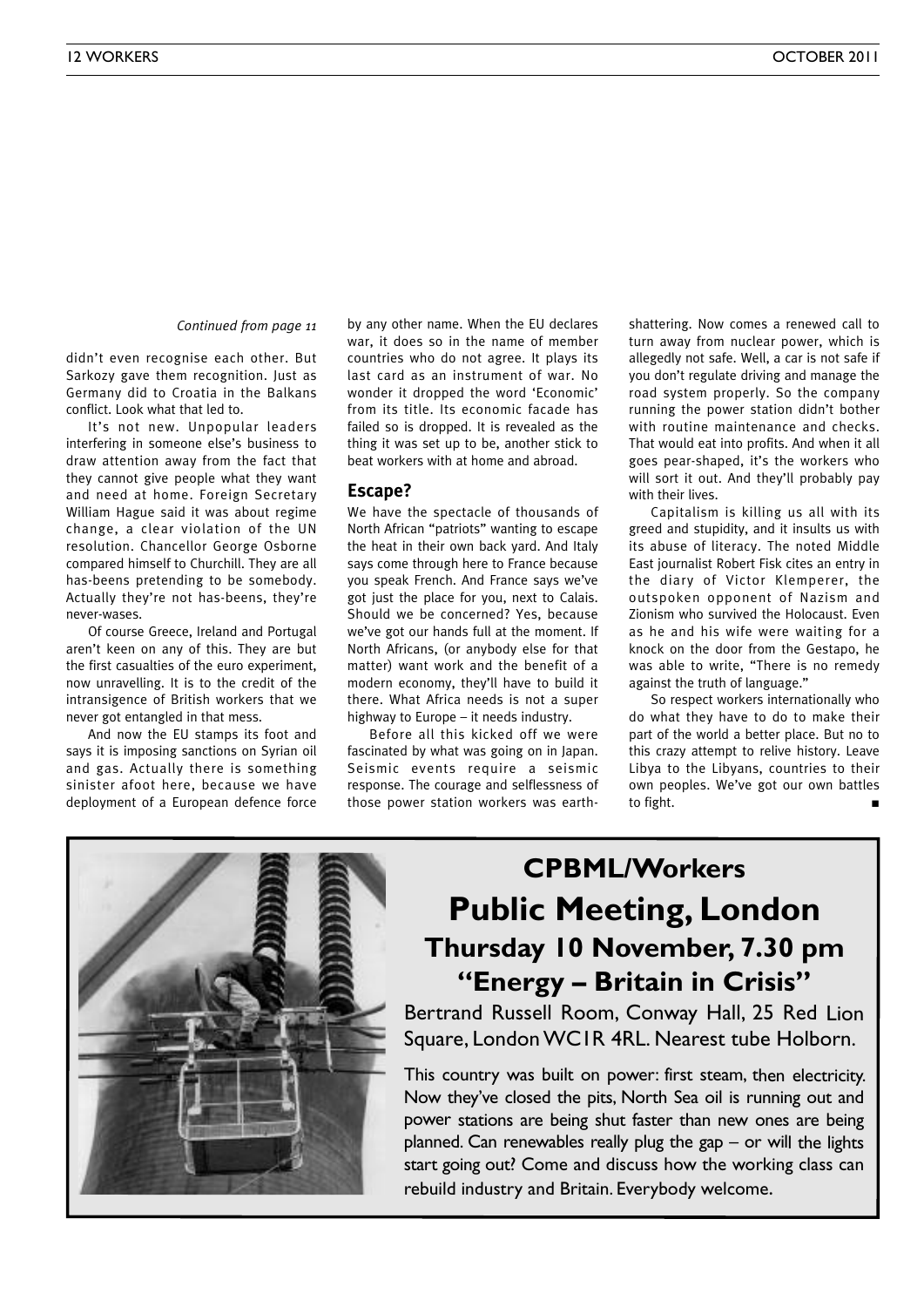**Seventy years ago the world held its breath as Nazi troops came up to the gates of the Soviet Union's capital city…**

### **1941: The battle for Moscow**



STRUGGLE AND sacrifice on behalf of workers everywhere should never be neglected. This is particularly true of the battle for Moscow, the Soviet capital, in 1941, which receives slight attention compared to those for Stalingrad, Kursk or Berlin. The battle was immense, shifting over a territory the size of France.

It was not only the greatest battle in the Second World War but also the largest battle ever fought between two armies, involving more than seven million soldiers of the Soviet Union and Nazi Germany and lasting for 6 months from September 1941 to April 1942. The Battle of Moscow was decisive in the reversal of fortunes for Nazi Germany, benefiting workers around the world.

The Soviet Union paid a dreadful price the loss of 926,000 soldiers killed - for inflicting on Hitler's armies the first real defeat they had ever suffered. Previously the German armies had easily crushed Poland, Norway, Denmark, Netherlands, Belgium and France, and had an invincible aura. Hitler's goal was for another swift victory in the east so that he could then return to the war against Britain, but fascist Germany's blitzkrieg tactics, previously an unstoppable whirlwind, failed to triumph. After the Battle of Moscow, the myth of the invincibility of German soldiers perished, although three more years of bitter military conflict lay ahead.

In 1941, Germany had the best equipped army in the world and Hitler envisaged another rapid campaign - to wipe out the Soviet Union, take control of the resources of Russia and the Ukraine and ensure Germany could never be starved and blockaded of materials as in World War One. Hitler considered Russia as Germany's 'lebensraum' (living space). Initially, when they invaded on 22 June 1941, the Germans did catch the Soviets off guard. In the early weeks and months there was disarray and confusion. However, even in these first few days and weeks, there was solid evidence that some of the Soviet forces were capable of inflicting setbacks on the Wehrmacht (German army), even in circumstances of

*Continued on page 14*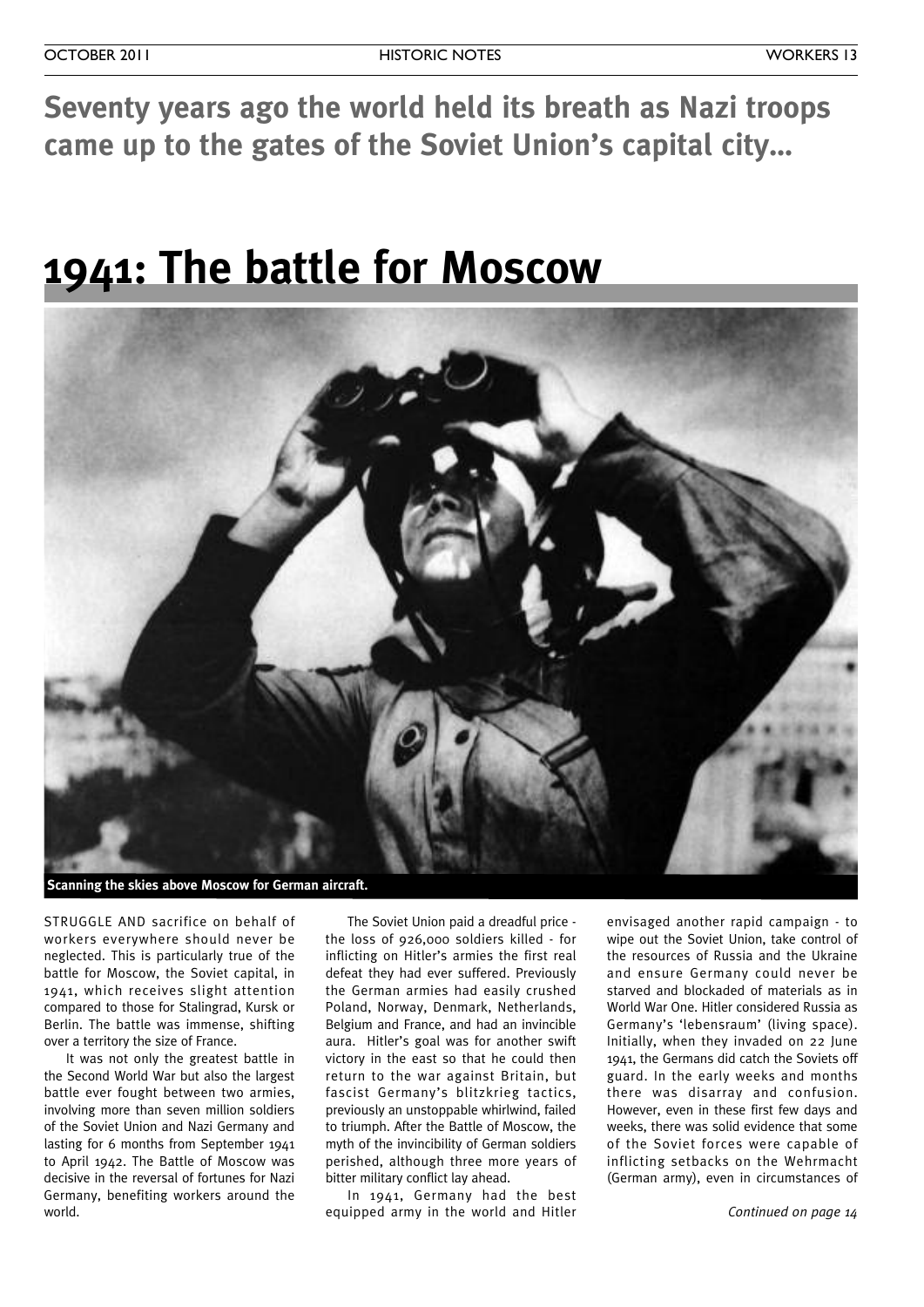#### *Continued from page 13*

retreat. And on the second day of the war, the Soviet Union created the Council of Evacuation that would eventually lead to the dismantling and transporting of thousands of factories to the safety of the eastern regions of the country, out of the control of the Nazis.

German forces unleashed 3,550 tanks and 2,770 aircraft, backed up by another half million troops from Finland and Romania, and pushed deeper into the Russian heartlands, advancing 450 miles in the first month. Germany's Army Group Centre was obviously heading for Moscow because of the city's immense importance to socialism.

Before the coming of winter, German military operations aimed to capture Moscow, depriving the Soviet Union of its strategic and political centre, which housed the Soviet government, contained a massive industrial and armaments centre and was the country's key transportation hub. Its seizure would have been a devastating blow. Nazi goals were to level Moscow to the ground and make it uninhabitable.

Despite large initial advances, the Wehrmacht was slowed by Soviet resistance, in particular during the Battle of Smolensk, which delayed the German advance until mid-September, disrupting the blitzkrieg.

At this stage, Moscow was vulnerable, but Hitler ordered the attack to turn south and eliminate Russian forces at Kiev – which resulted in a huge triumph for the Germans. Their advance on Moscow was resumed on 2 October 1941. Autumn 1941 was the lowest point reached throughout the war. But since 22 June, the Luftwaffe had lost 1,603 aircraft with a further 1,028 damaged planes. As a result, the balance of power in the air was shifting.

The initial advance resulted in two huge encirclements around the towns of Vyzama and Briansk which pocketed 660,000 Russian troops. But by mid-October, the Russian rainy period commenced, turning the roads and countryside into muddy quagmires. The



**Armed with heavy shovels, Moscow women and elderly men build a tank trap to halt German Panzers advancing on the Russian capital. More than 100,000 citizens worked from mid-October until late November digging ditches and building other obstructions.**

German tank forces were reduced to a crawl, often unable to move. Through the great forests which lie in front of Moscow, only narrow trails were negotiable and it required only small Russian forces to block these. Their cavalry became very active during this period, frequently moving through the woods and getting behind German lines where they laid mines and ambushed supply columns.

#### **Stretched supply lines**

By late October the German forces were worn out, with only a third of their motor vehicles still functioning, infantry divisions at a third or half strength, and serious logistics issues preventing the delivery of warm clothing and other winter equipment to the front. German supply lines were being stretched beyond their effective limit and the colossal loss of material on the eastern front – without having won a decisive victory – was bleeding the German economy.

On 13 October, Stalin's decision to stay in Moscow even though some parts of government such as the General Staff and various civil government offices were evacuated to Kuibyshev proved a key turning point, though there was a temporary panic among Muscovites. The Soviets created a reserve of army units around Moscow. Moscow was placed under martial law. The civilian population were mobilised in the war effort..

Moscow itself was transformed into a fortress. 250,000 women and teenagers worked, building trenches and anti-tank moats around Moscow, moving almost three million cubic meters of earth with no mechanical help. Moscow's factories were hastily transformed into military complexes: the automobile factory was turned into a submachine gun armory, a clock factory was manufacturing mine detonators, the chocolate factory was producing food for the front, and automobile repair stations were repairing damaged tanks and vehicles.

Additionally, Moscow was now a target of massive air raids, although these caused only limited damage because of extensive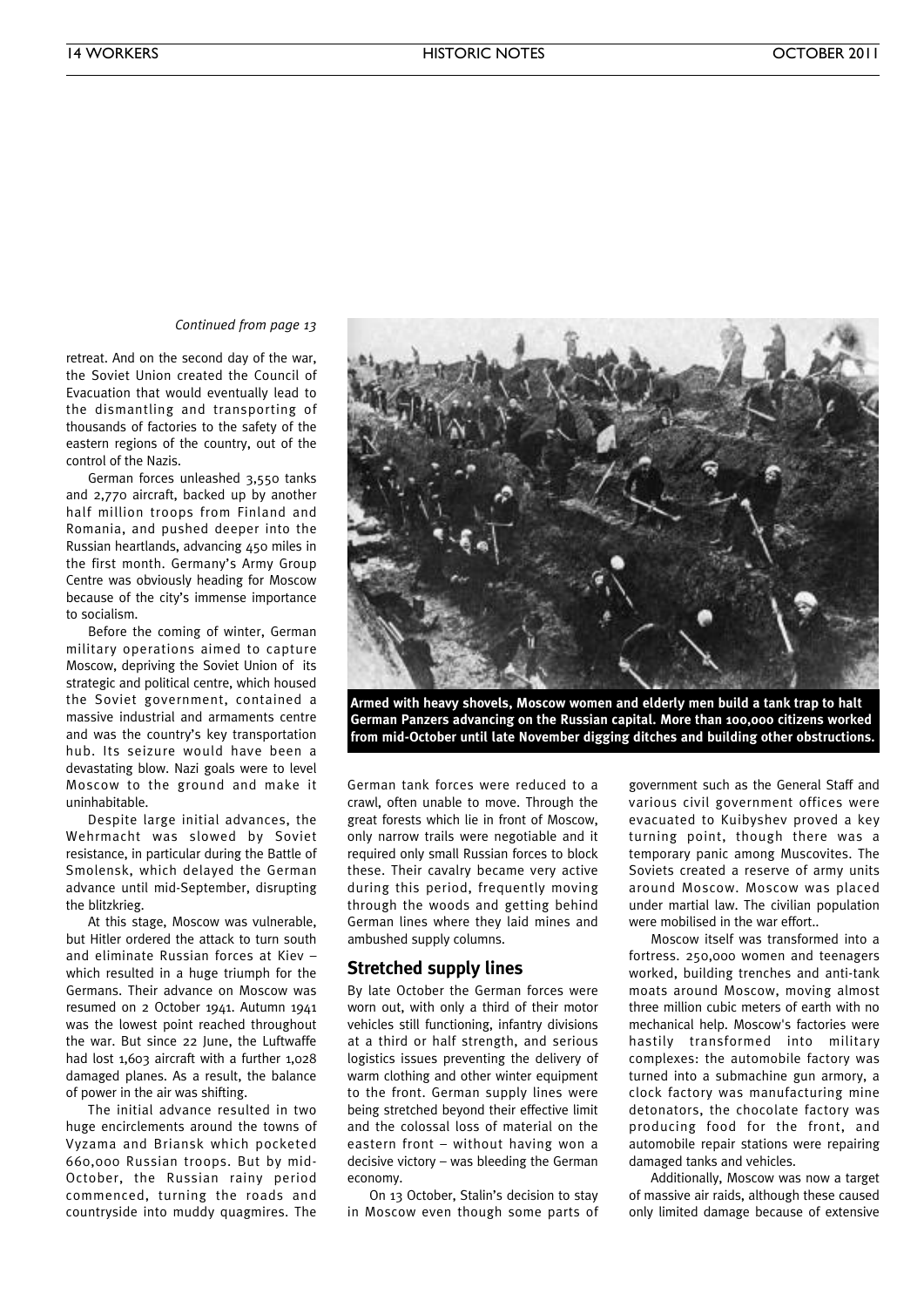### **More from our series on aspects of Marxist thinking** More from our series on a<br>of Marxist thinking<br>ECTIVE *ORGANISATION*

anti-aircraft defences and effective civilian fire brigades.

Russian winters are as cold as the summers are hot. Snow starts in October or November and continues until April or May. Most of the German troops lacked winter clothing, resulting in over 100,000 cases of frostbite. Many Axis vehicles could not withstand the cool temperatures, resulting in cracked engine blocks. Their air force was grounded much of the time.

To stiffen the resolve of the Red Army and boost the civilian morale, Stalin ordered the traditional military parade celebrating the 1917 Revolution to be staged in Red Square on 7 November. Soviet troops paraded past the Kremlin and then marched directly to the front. The parade had a great symbolic significance in demonstrating Soviet resolve.

Of the two German armoured prongs, the 2nd Panzer Army operating to the south of Moscow got as far as the city of Tula where it finally ground to a halt. In the north, the 3rd and 4th Panzer Armies pushed across the frozen Moscow-Volga canal, but no further. By early December, some leading German units were able to see some of Moscow's buildings with binoculars.

### **Fresh troops**

On 5 December 1941, fresh Soviet Siberian troops – comprising 18 divisions and prepared for winter warfare—attacked along with new and reconstituted units of the Red Army. By January 1942, they had driven the Wehrmacht back between 62 and 160 miles, ending the immediate threat to Moscow.

It was the closest that Axis forces ever got to capturing the Soviet capital. Though the Wehrmacht had been forced to retreat before, during the Yelnya Offensive (September 1941) and at the Battle of Rostov, Moscow marked a turning point: it was the first time since the Wehrmacht began its conquests in 1939 that it had been forced into a retreat from which it did not recover the initiative.

Seventy years may have passed but we still remember the first great Soviet victory, the first great loss for Nazi Germany. **■**

**Existence under early industrial capitalism was harsh and brutal for our fledgling working class. Unwilling to accept their lot, workers sought improvements to their working conditions and gradually their quality of life was raised. Following World War Two, gains endured but illusions grew, as improvements were taken for permanent fixtures. There was a dwindling acknowledgement of why the improvements were there. Many forgot how they had actually been won, assuming the gains and reforms had capitalism's blessing. We lulled ourselves into thinking that these gains were secure "rights", incapable of suffering erosion or being overthrown. As capitalism's absolute decline proceeds, we now know that reversal and setback are possible as the system attempts to diminish the power of our class.**

So how did previous working class gains materialise? Improvements and reforms came out of past struggle and campaigns by organised workers. Enhanced working conditions such as increased rates of pay, better holiday entitlement, implementation of pension schemes, reduced working hours, etc. were extracted and won in the face of opposition from employers and government. Equally, reforms such as free national health provision and free state education were struggled for over many generations, not arising from government benevolence. Collective need actively challenged private profit.

Recent decades have seen too many in the class freewheeling, exploiting an impetus set going long before, enjoying advances that had really been earned with difficulty by preceding generations of workers, who had fought hard to establish them. Because these gains were not protected by our organised vigilance, because our defences – mainly our organisation in trade unions – had become neglected, weak, and used for other purposes, everything we should have held dear was more vulnerable to capitalism's eventual assault.

If destruction and retreat are to be halted, if the prospect of progress is to rise again, then we must put right the central weakness, the lessening organisation and collective instinct of our class. We must painstakingly put our class together again. We must stop depending on others, banishing reliance on false politicians or scheming activists. When there is a self-reliant mass of workers spiritedly wanting reconstruction in Britain, then progress will return. To that end, workplaces are key. We must rebuild collective union strength in workplaces and, as soon as it is feasible, link them up as networks of power. Our class will have to shape the trade unions in the best fit and form to do its bidding. If well-planned action is conducted in tactically sound ways, then confidence will reappear.

But initially our steps may have to be small. Sometimes the greatest step is to speak out: from good ideas, other things will flow.

#### **Interested in these ideas?**

• Go along to meetings in your part of the country, or join in study to help push forward the thinking of our class. Get in touch to find out how to take part.

• Get a list of our publications by sending an A5 sae to the address below, or by email.

• Subscribe to WORKERS, our monthly magazine, by going to www.workers.org.uk or by sending £15 for a year's issues (cheques payable to WORKERS) to the address below.

### **WORKERS**

78 Seymour Avenue, London N17 9EB

email info@workers.org.uk www.workers.org.uk phone 020 8801 9543